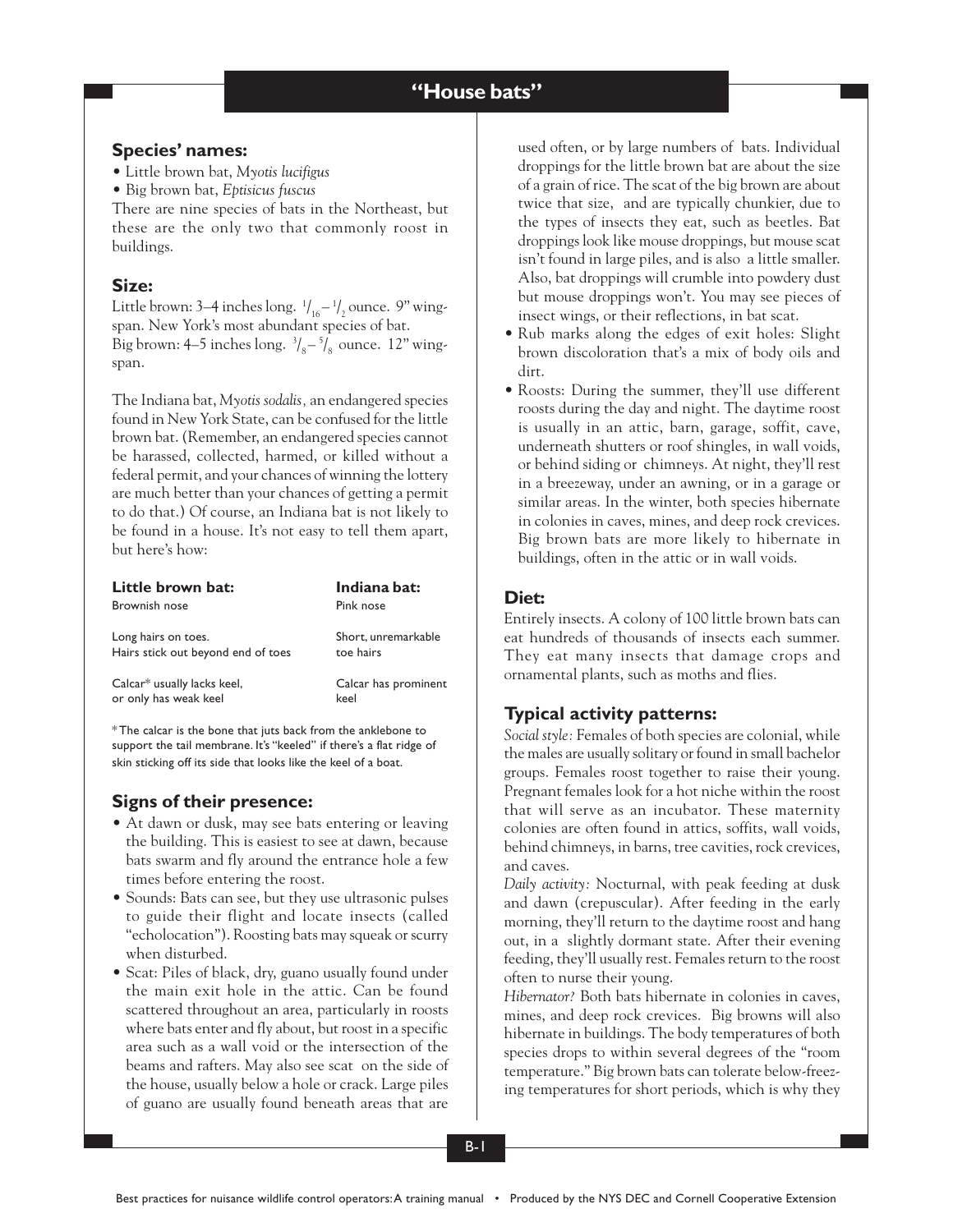are often found roosting in buildings. Their heart rates also drop dramatically. The little brown's will fall below 20 beats/minute and the big brown's to 42–62 beats/ minute. Compare that to their heart rates during the rest of the year: 250–450 beats/minute for bats when they're resting, 800+ beats/minute when they're flying. *Migrates?* Both species will migrate locally. Their hiberancula are usually within several hundred miles of their summer roost, but some big brown bats will hibernate in their summer roost. (Some of the other species of bats found in New York, the "forest bats," may migrate far to the south like birds.)

### **Where found:**

*Distribution in NY and the Northeast:* Everywhere. *Habitat:* Forests and forest edges, areas with lakes and ponds, parks, orchards, fields, suburbs, cities.

*Territory and home range:* The maternity colonies begin to disband shortly after the young are capable of flying, typically in late July. Depending on the weather, females will remain together through early October. From late July through early September, bats actively explore new roosts and often show up in locations where they weren't seen earlier in the year.

#### **Breeding habits:**

*Pair bonding style:* Polygamous. Females raise young by themselves (although they share the roost with other females and their young).

*Breeding dates:* Bats have an unusual habit. They mate during the fall, but the females store the sperm in their bodies for months. Fertilization doesn't take place until the late winter or early spring, when the bats emerge from hibernation or return from the south. Gestation: 50-60 days.

*Birthing period:* Late May through early July (births are typically staggered over a 2–3 week period).

*Litter size:* Little brown: 1 pup; big brown: 2 pups. *Weaning dates:* Young begin flying at 3–4 weeks old. In late July, they begin to leave the roost with their mothers.

*Amount of time young remain with parents beyond weaning date:* Not well-studied yet. Some scientists believe that the young probably follow their mothers back to the hibernacula. Some of the young probably return to the roost in which they were born.

## **Common nuisance situations:**

*Time of year:* Peaks from the third week of July through the first week of August, although there may be calls any time of year.

*What are they doing?*

- Females may roost in colonies in buildings to raise their young. Their scat and urine can damage insulation and household goods and attract other pests.
- Sometimes, a lone bat enters the house and flies around. This usually happens in July and August, when the young are learning to fly.
- During an extreme heat wave, several bats may enter the living quarters, seeking a cooler roost. This is when they'll show up in places they normally don't use.
- Big brown bats will hibernate in buildings (little browns don't seem to.) In the winter, a big brown bat may leave its roost in the attic and fly around in the living spaces. This usually happens when the temperature of the attic roost changes dramatically, disturbing their hibernation—during a thaw, or during the very coldest part of the winter, if the attic is much colder than the rest of the house.
- Disease risks: Rabies, histoplasmosis. In New York, bats are a rabies vector species.

### *De-bunking myths about bats:*

- There's an epidemic of rabies in bats. Wrong. The incidence of rabies in wild bats is very low, and outbreaks in colonies appear to be rare. The Dep't. of Health has been tracking the percentage of rabid bats in New York since 1965, and the number has remained remarkably constant. They believe it's no more than 3–4% of the overall statewide bat population—and probably much less. ("Probably much less," you ask? The Dep't. of Health knows *exactly* how many bats they've examined for rabies and *exactly* how many of them were rabid: 3–4%. But theirs is not a random sampling of bats, as you know. Think about it. In general, bats that are submitted for rabies testing either exposed a person or pet, or looked sick. Yet, of these "sick" bats, only a small fraction actually had rabies. So the chances are good that in the overall population, even fewer carry the virus).
- If one bat in a colony is rabid, they're all sick. *Wrong again.*
- Not all grounded bats are sick! Young pups sometimes become grounded when they're learning to fly.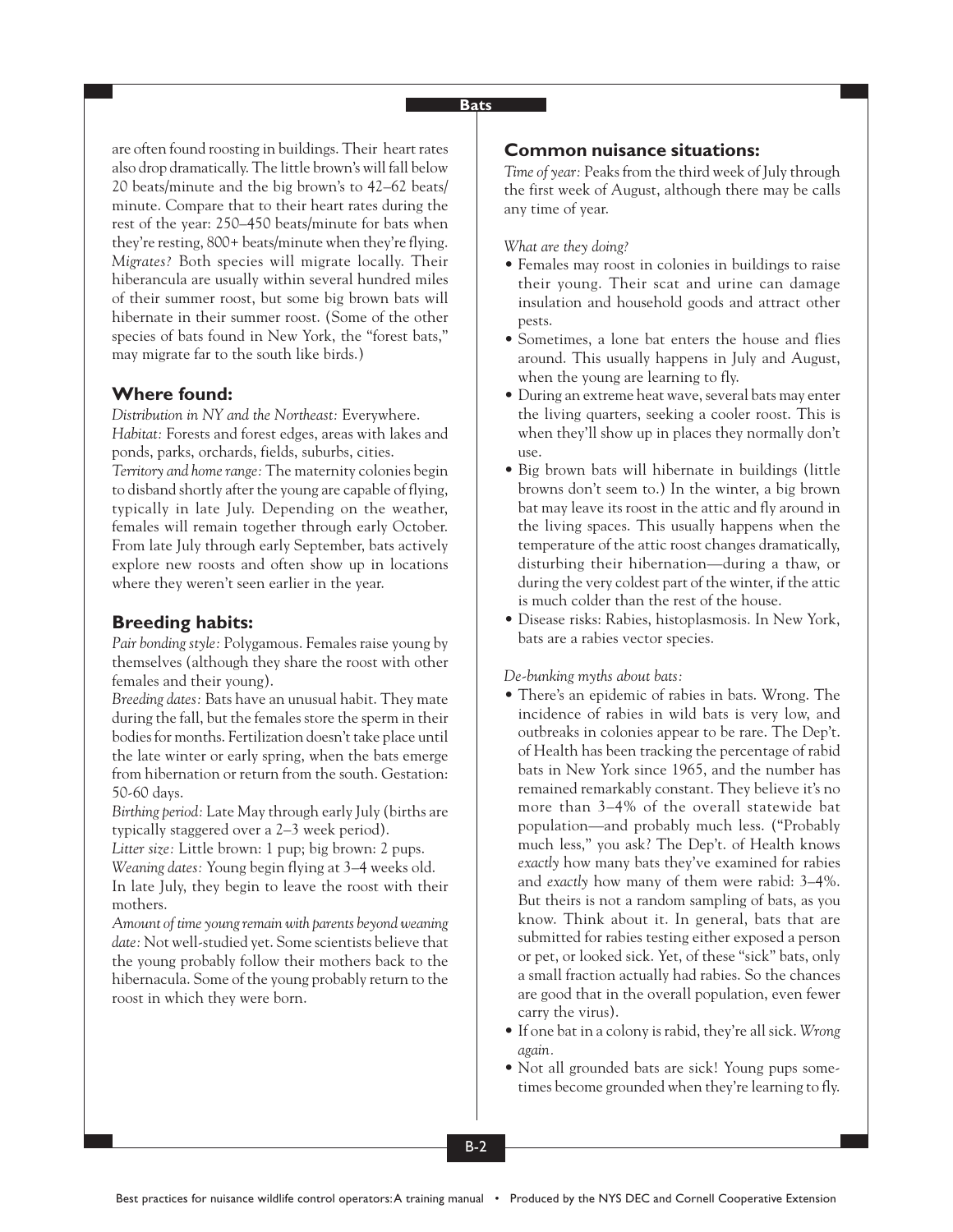- Overwhelming fear of contracting rabies from a bat. This is a tricky one. Although your chances of being exposed to a rabid bat are very low (see above), it is true that most Americans who died from rabies in the past decade did have the bat strain. There are probably several explanations. Most people notice if they've tangled with a skunk, raccoon, or fox. And most people are smart enough to go right to the doctor if they think they've been exposed to rabies, so even if they were, they receive treatment and they don't die. But many people encounter bats at night, while they're drowsy (and not thinking clearly) or even while they're sleeping. They may not realize they were scratched or bitten, or may not remember the encounter by the time they wake. So they see no reason to go to the doctor. Unfortunately, that means that if they did get infected with the virus, by the time they realize it, it's too late. *The bottom line: this is a fatal disease, so even though it's unlikely, don't take chances.* However, if someone's so terrified that it's causing problems, try to help that person understand this risk more clearly.
- Bats almost never attack people (they will bite in self-defense).
- They are not hair stylists. They don't aim for a person's hair. And bats are excellent fliers. They may swoop close to a person's face, but if you don't thrash about, they won't fly into you.
- The bats that live in New York eat insects. They don't suck blood. (The common vampire bat, found in the tropics and sub-tropics, does feed on blood from livestock, mostly—but it will bite people.)
- Bats don't chew holes in buildings.

### **Legal status in New York:**

Both the little and big brown bat are unprotected. Bats are rabies vector species, so you may need to consult with the county health department and follow their guidelines for disposing of the animal.

#### **Best practices**

•If there's a possibility that a person, pet, or livestock has been exposed to rabies, you are legally required to follow the directions of the county health department, no matter what your customer requests. Humanely capture any bat that had direct contact with a person, was in a room with a sleeping person, was around an unattended child, or was in a room with a mentally-disabled or impaired (i.e., intoxicated) person. Call the county health department. Do not release or discard the bat without talking to a county health person first!

• There's one way in which bats are quite different from many of the other nuisance species you'll deal with: for most of those animals, removing one nest site won't affect the local population. But bats have so few young that the destruction of one maternal colony can probably hurt local bat populations. Please try to persuade your customers to accept an approach using nonlethal techniques. They are highly effective for bats.

#### *Safety tips (for contact with bats or their droppings)*

- Wear leather gloves, disposable Tyvek™ coveralls, goggles, and a proper respirator.
- Ventilate the area, if possible.
- Don't stir up dust. The dust could contain the spores of the fungus that causes histoplasmosis, which can be inhaled. Don't sweep or vacuum, unless using a commercial vacuum intended for this purpose, and then follow the manufacturer's instructions.
- Instead, thoroughly wet the materials with a household or commercial disinfectant. Wipe up with a damp sponge. Play it safe and don't use a bleach solution, because bat guano contains ammonia. Although the concentration of ammonia in their droppings isn't as strong as it is in bird droppings, there could be a lot of guano. Do NOT mix bleach with ammonia because the fumes are toxic.
- Spray dead bats and their droppings with disinfectant, then double-bag for disposal.
- Be aware of potential pesticide residues in the attic from previous control attempts.
- For more information, refer to chapter four and the resource list.

### *If one bat has accidentally flown into the house:*

• Remove any pets from the room, then seal the room. Shut the doors and place a towel under the door. Close any heat registers. Close all but one window (which should be screened). Then turn on a dim light. You want just enough light to see—if you make the room too bright, you'll disturb the bat, and it will probably try to hide in the most remote, darkest place it can find. (In a large, cluttered room, searching for a tiny bat is not fun.)

Stay quietly nearby and wait. The bat should calm down in 10–15 minutes. The air flow from the window should attract the bat, so it should land on the screen. When it lands, you can capture it by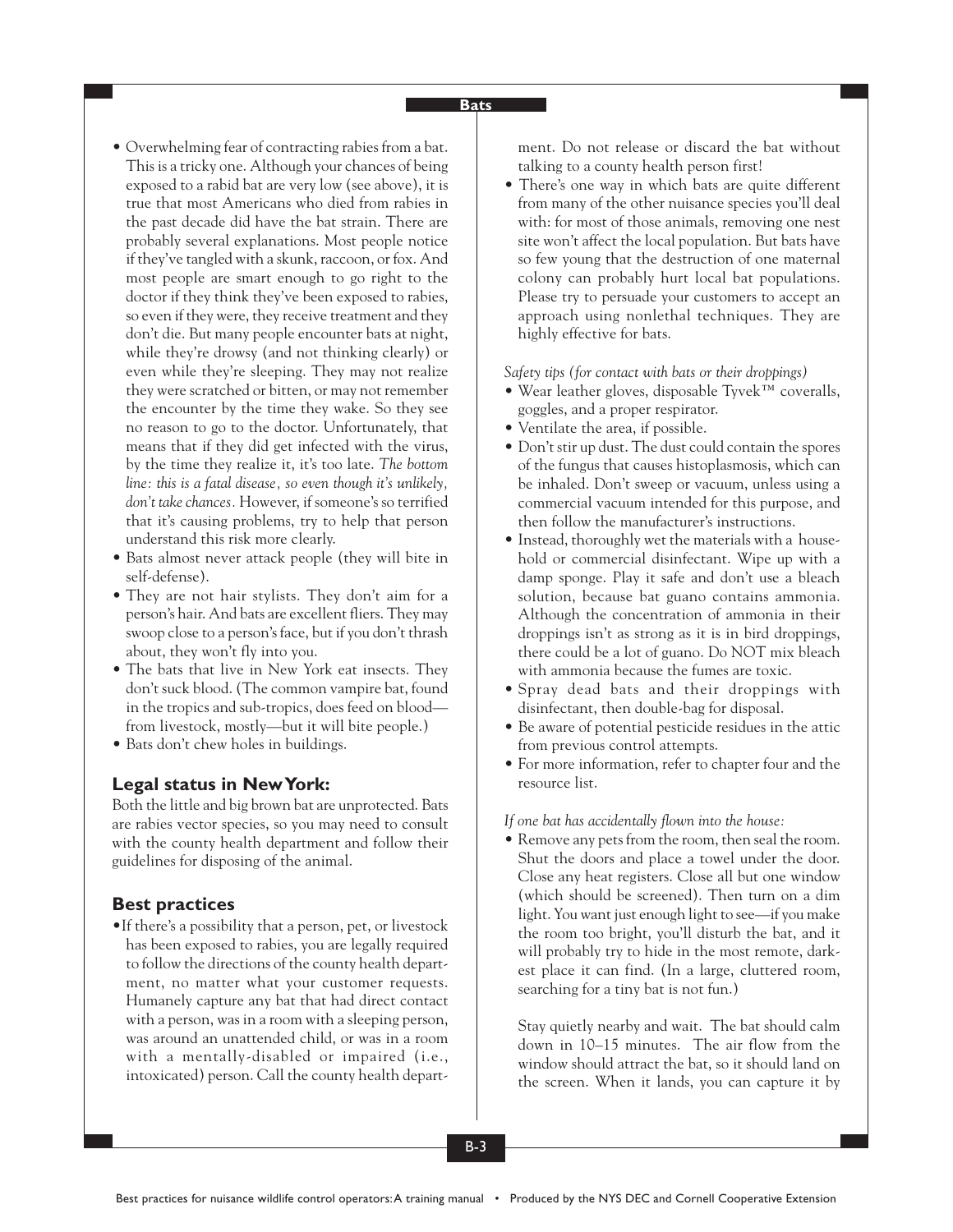covering it with a plastic container and slipping a piece of cardboard underneath. If there's definitely no concern about possible rabies exposure (see above) the bat can be taken outside and released. (Or you could remove the screen from the window and let the bat fly out on its own.) If the bat doesn't calm down quickly enough, leave the room sealed. Return the next day, at dusk. The bat should be calm. Repeat the dim light-window capture process.

- Don't worry about it flying at you, and don't chase or swat at it because that will only panic the bat. When indoors, bats normally fly around the room a few times until they find the exit. They make steep, banking turns, flying up as they approach a wall, and swooping down as they near the center of the room.
- Check the windows, especially if there's an air conditioner in the window. Gaps between the upper and lower window, or around a storm window, should be sealed.

#### **Timing of bat-proofing is critical**

- April through early May (may be in the roost, but no young yet): complete bat-proofing with use of checkvalve—is OK
- Mid-May through early August (when there are young in the roost): ONLY limited bat-proofing
- Late August through November (after the young have left the roost, and before the weather causes dangerous roof conditions): complete bat-proofing—with use of checkvalve—is OK again.

#### **Limited bat-proofing (mid-May through early Aug.)***:*

This approach allows you to protect both the people and the bats. Seal potential points of entry into the living quarters (most important step); then work on unused cracks and holes on the outside of the building. There are probably many of them, because bats can enter a building through a crack that's only  $\frac{1}{4}$ " wide by  $1 \frac{1}{2}$ " long, about the size of a stick of gum or a stubby pencil. Do NOT seal the primary hole, and don't separate the mothers from their pups. You must let the females enter and exit the building freely.

**Complete bat-proofing (April through early May, then again from late-August through November)***:* First step: Find their entrances. Inspect the house for signs of warped, shrunken, or loose materials, especially at joints. Pay special attention to roof drip edges, dormer tie-ins, roof corners, ridge caps, vents, and deteriorated walls, roofs, and eaves. In the attic, cover the windows, then turn off the lights. Look for light peeping through gaps, cracks, and holes. Then use a flashlight to take a better look at these potential entry points.

Second step: Determine which entrance is the primary exit hole. Here are a few ways to do that. Look around for piles of guano, which may accumulate beneath the primary exit hole, or stick to the wall near the hole. Rub marks are typically seen on the wall if there's guano stuck to the wall. Or stage a "bat watch." At dawn or dusk, stand outside the building and watch where the bats enter or leave. Why bother? Because if you seal this hole while there are still bats inside, they'll probably panic and fly into the living spaces as they frantically seek a way out of the building. There's an easy way to avoid this problem: install a "checkvalve" (oneway door) over the main exit hole (see below).

*Using a one-way door (checkvalve) to exclude bats:*

- This will allow the bats to leave on their own, but they won't be able to get back inside. Here's how it works. Bats exit at bottom, but when they attempt to return, their sense of smell guides them back to the hole. They land on the mesh near the hole and stay there, sniffing around. They just don't crawl down the mesh. (Good thing: if they did, they would be able to slip back underneath the mesh, crawl up the building, and find their hole. But don't worry about that. They trust their noses.)
- You can use a commercial checkvalve or make your own, following this design developed by Dr. Stephen Frantz, NYS Dep't. of Health: Place  $\frac{1}{4}$ " or  $\frac{1}{2}$ " polypropylene mesh or screening over the entrance holes, forming a long sleeve or tent. The screening should cover the hole and extend about 3 feet below the hole. It also should stick out about 3–5 inches from the wall, so the bats can crawl beneath the screen to leave. Secure the screening at the top and sides with duct tape or staples; leave the bottom open. Leave the screening in place for 3–5 days and check that all the bats have left. Then you can remove the one-way door and permanently seal the hole.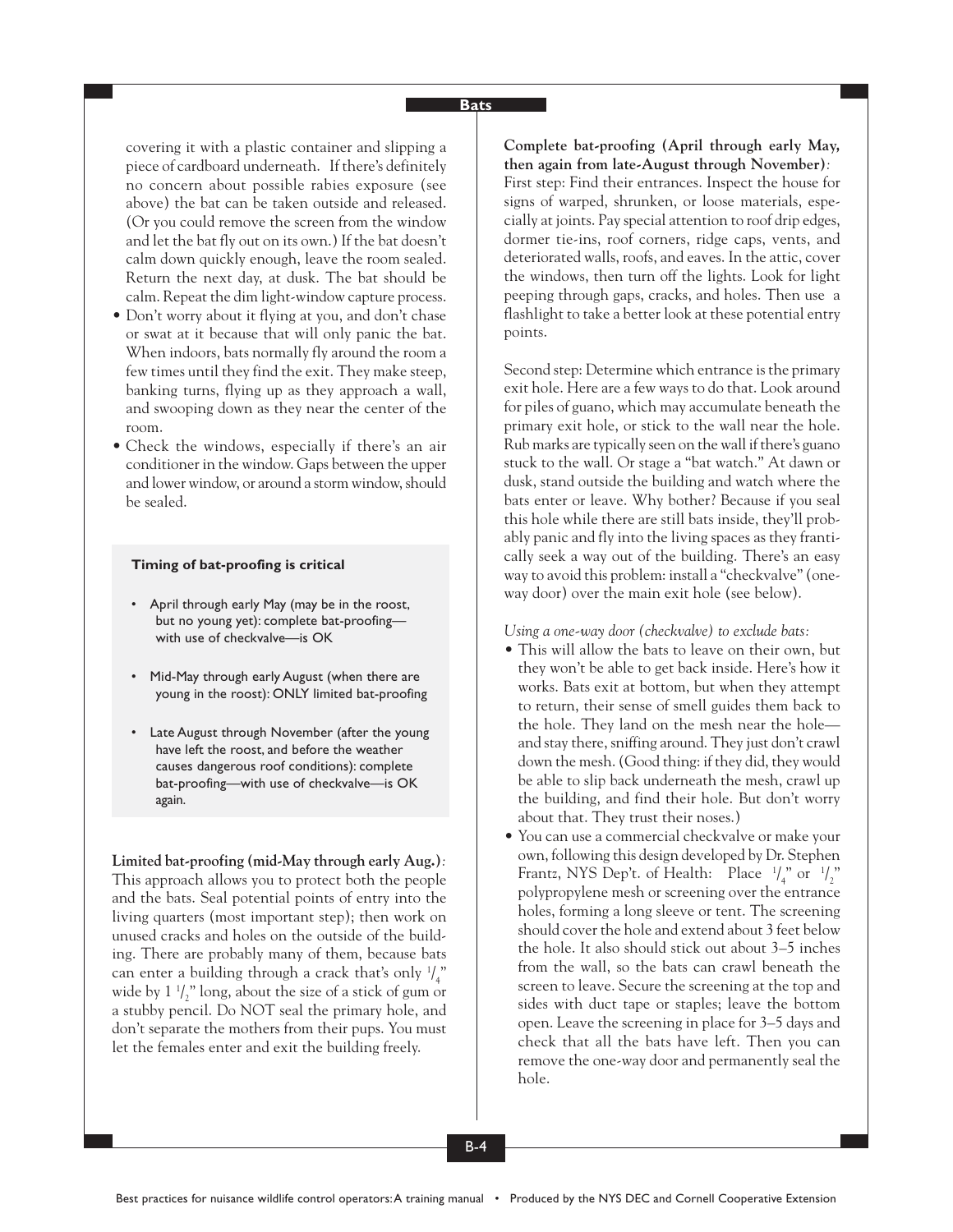*If there are no young present, or this is a preventive action, you can:*

- Install a one-way door to allow any bats that are still inside to leave the building.
- Seal all cracks that are larger than  $\frac{1}{4}$ ," wide by  $1 \frac{1}{2}$ " long and holes that are larger than  $\frac{1}{2}$ " x  $\frac{1}{2}$ ". Bats can wriggle through very small holes! Bats can't chew through exclusion materials the way rodents do, so you have many choices for materials: caulk; expanding foam; "Stuf-Fit,™" a knitted copper mesh that's like steel wool, only it doesn't rust; window screening; bird netting; or "flash-band," a selfadhesive aluminum-faced sealant. Some NWCOs seal cracks with expanding foam using the Todol™ foam gun, and then finish with a bead of silicone over that. The mesh size of screening or netting shouldn't be larger than  $\frac{1}{2}$ " x  $\frac{1}{2}$ " or the bats will be able to crawl through it.
- Screen chimney flues and caps with mesh that's  $\frac{1}{2}$ " or smaller. (Remember to check local fire codes for information about covering chimneys.)
- Seal any gaps in the flashing around the chimney, and where the chimney cap meets the chimney.
- Screen vent pipes with  $\frac{1}{4}$ <sup>n</sup> mesh.
- If the bats are roosting behind shutters, remove the shutter or space it further away from the wall by installing small blocks between the shutter and wall.
- There are two ways to change an attic that may make it less attractive to the bats. Neither has been wellstudied. It's also possible that the bats will simply move into another area without leaving the building. But here they are: 1) Increase the ventilation and decrease the temperature of the roost area, so it's not as attractive an incubator. In attics, install fans, windows, ridge or soffit vents, or insulation in the walls. 2) If you can't seal all of the holes, install a few floodlights or fluorescent bulbs in the roosting area. The lights should be left on all day and all night for several weeks. In later years, turn the lights on during the spring or summer occasionally, to discourage the bats from recolonizing the site. Leaving the lights on for so long could increase the risk of an electrical fire.

#### *If young are present:*

• Wait until they're old enough to fly—usually by mid-August. Then, install a one-way door over the entry hole. They'll leave but won't be able to re-enter.

## **Trapping strategies:**

*Live traps:*

- A resting bat can be captured with a plastic container or a butterfly net (wear leather gloves). If you can reach it, cover the bat with the container, then slip a piece of stiff cardboard between the container and the wall. To release the bat, hold the container on its side on a secure place, such as against a tree, or on a ledge. Then remove the cardboard.
- One-way doors. See previous description of use in the section on complete bat-proofing.
- Multiple-capture traps. There are several different types and sizes of multiple-capture traps for bats. The Batrap™ consists of a tube that leads the bats through a one-way baffle into a chamber, in which they're confined. Like a one-way door, this trap allows the bats to leave the building but keeps them from re-entering at that spot. (Of course, you'd still need to bat-proof to make sure the bats can't enter the building in other places.)

Multiple-capture traps are a bit trickier to use than a one-way door. If you're inexperienced with this tool, try to learn its proper use from a skilled NWCO. For example, it's important to correctly estimate the number of bats in the roost. You need to match the size of the trap to the number of bats that may be captured, because if too many bats are confined in the trap, they might suffocate. Another danger is that if bats remain in the trap too long, they might overheat from exposure to the sun, and die.

If your customers insist on seeing the bats, a multiplecapture trap will satisfy that need and allow you to then release or relocate the bats. (If the customer insists on having the bats killed, this is a safe way to capture them. But do try to talk them out of that.) One benefit of using a multiple-capture trap is that it may create a great "teachable moment." You can show the bats to the neighbors and talk to them about the benefits of having bats around, and debunk myths. You may be able to convince them to bat-proof.

Another option that allows you to prove that you got rid of the bats is to use a one-way door and a video camera. Place the camera near the exit holes, set it to record, and leave it running. Then you can show the tape of the bats leaving the roost to your customers.